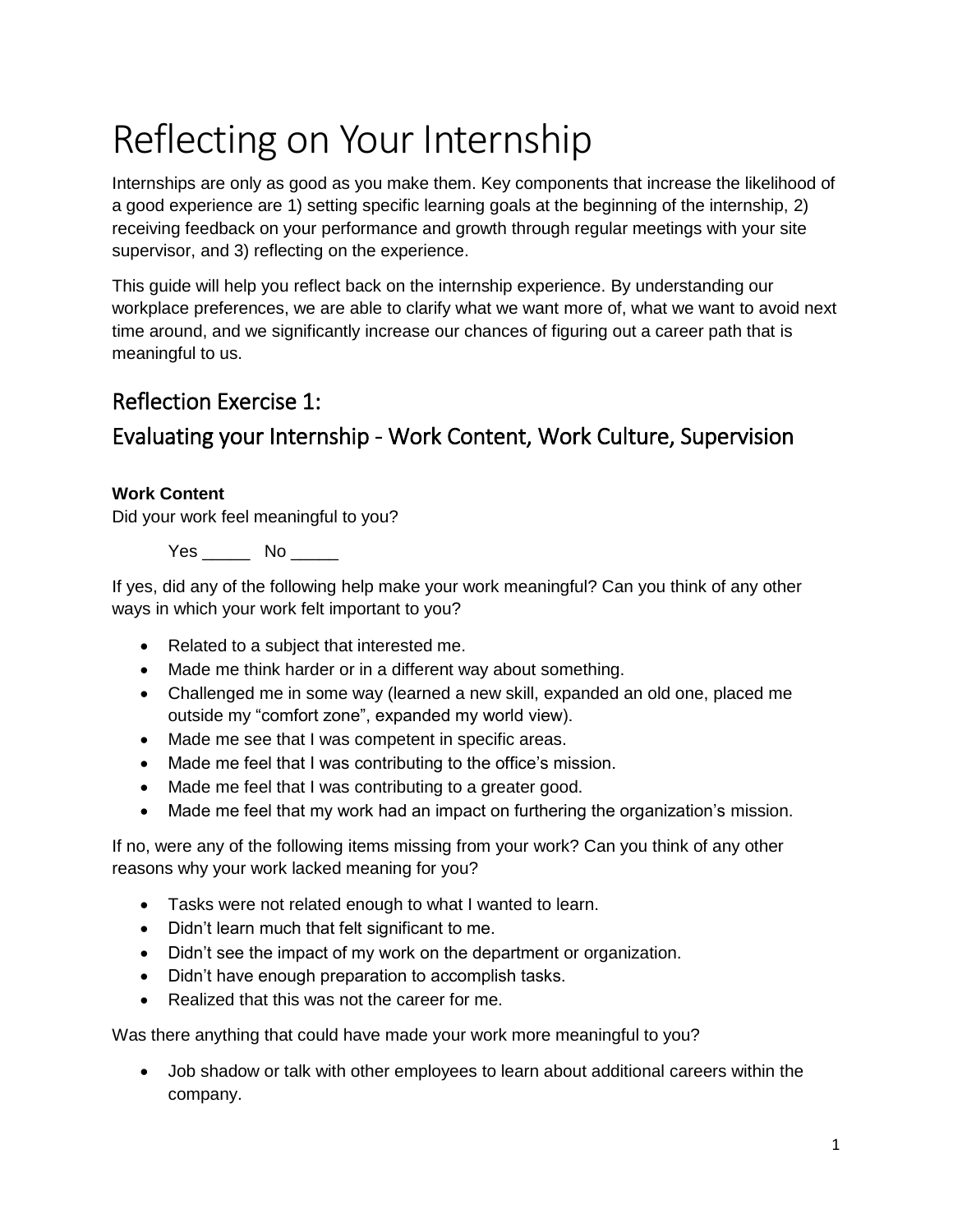- Have my supervisor explain or show me how my work contributed to the mission of the organization.
- Receive more training in certain areas.
- Be matched with a mentor to learn more about the company and my career development.

#### **Work Culture**

I felt comfortable and "at home" in my workplace.

Yes \_\_\_\_\_\_ No \_\_\_\_\_

If yes, which of the following contributed to your feeling of comfort? Any other reasons?

- Shared many of the organization's values.
- Shared many of the values of my co-workers and supervisor.
- People welcomed me and made me feel part of the group.
- People were willing to answer my questions.
- People were respectful of each other.
- The department was organized and well-run.

If no, did any of the following contribute to your not being comfortable in your work place? Any other reasons?

- Didn't share the values of the organization.
- Didn't share the values of my co-workers or supervisor.
- People treated me as an outsider.
- The department was poorly run and disorganized.
- People were not particularly respectful of each other.

#### **Supervision**

In general, was your relationship to your supervisor a productive on for you?

Yes No No

If yes, did any of the following help make it so? Any other reasons?

- She/he gave me the right amount and right kind of feedback.
- She/he gave me significant responsibility.
- She/he was encouraging and positive.
- She/he made it clear what was expected of me and was accessible to answer my questions.
- She/he took an active interest in my learning.

If no, did any of the following make it less productive than it could have been? Any other reasons?

- Supervisor was not accessible to answer my questions or to give feedback.
- She/he was not very interested in my learning.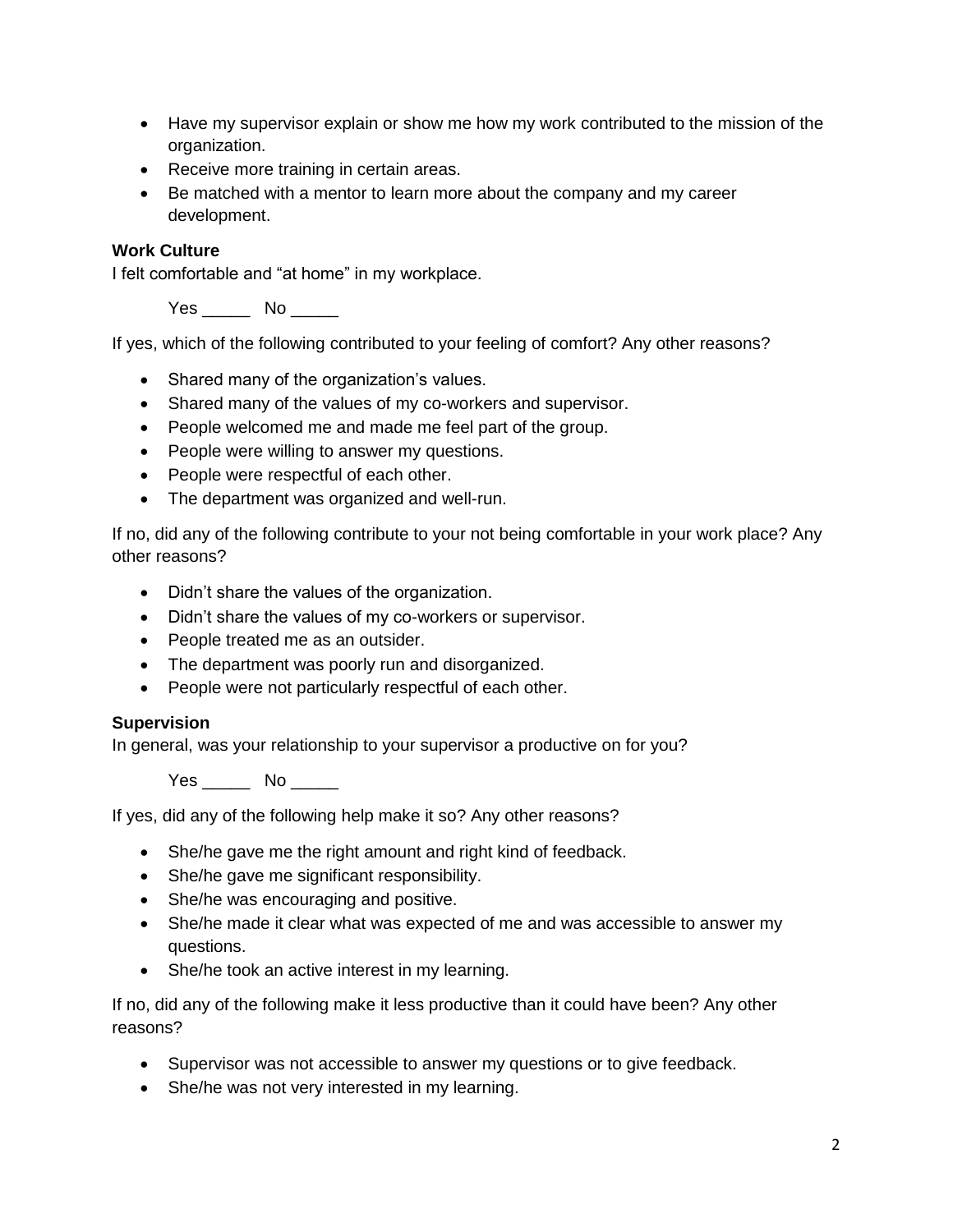- She/he was not clear in giving direction.
- She/he gave me little responsibility.
- She/he was not encouraging or gave me very little feedback about my work.

# Reflection Exercise 2:

## Summarize What You Have Learned

Once you've identified what you value in the content of your work, in a work culture and in a supervisory relationship, you are much better equipped to find a job which shares, if not all, then most of your core work values.

What are the biggest take-aways or lessons learned from reflection exercise 1? Try to answer the following questions *out loud*. This is a great way to practice communicating your professional skills and preferences.

- What does meaningful work look like for you? Talk about both general themes (helping others, contributing to the mission, etc.) and specific examples from your internship.
- What is your ideal work culture?
- Describe your ideal supervisor.

# Reflection Exercise 3:

# Presenting Your Experience in Application Materials

One of the best ways to show a potential employer or graduate school admissions counselor how qualified you are for a position is to talk about your successes in past internships, jobs, or activities. In thinking about your internship, ask yourself what skills you gained or improved through your work?

## **Identifying Related and Transferable Skills**

Place a check mark next to the skills you developed through your internship:

- $\Box$  Taking initiative  $\Box$  Contributing to a team
- □ Working under pressure  $\Box$  Coming up with ideas
- □ Communicating well
- $\Box$  Analyzing statistics and data
- □ Building collaborative relationships
- $\Box$  Making a presentation
- □ Writing articles or reports
- □ Meeting deadlines

□ Being persuasive

□ Being accurate

□ Managing databases

 $\Box$  Following through on details

These are just a few possible skills you may have learned or enhanced through your internship. What else can you add to this list?